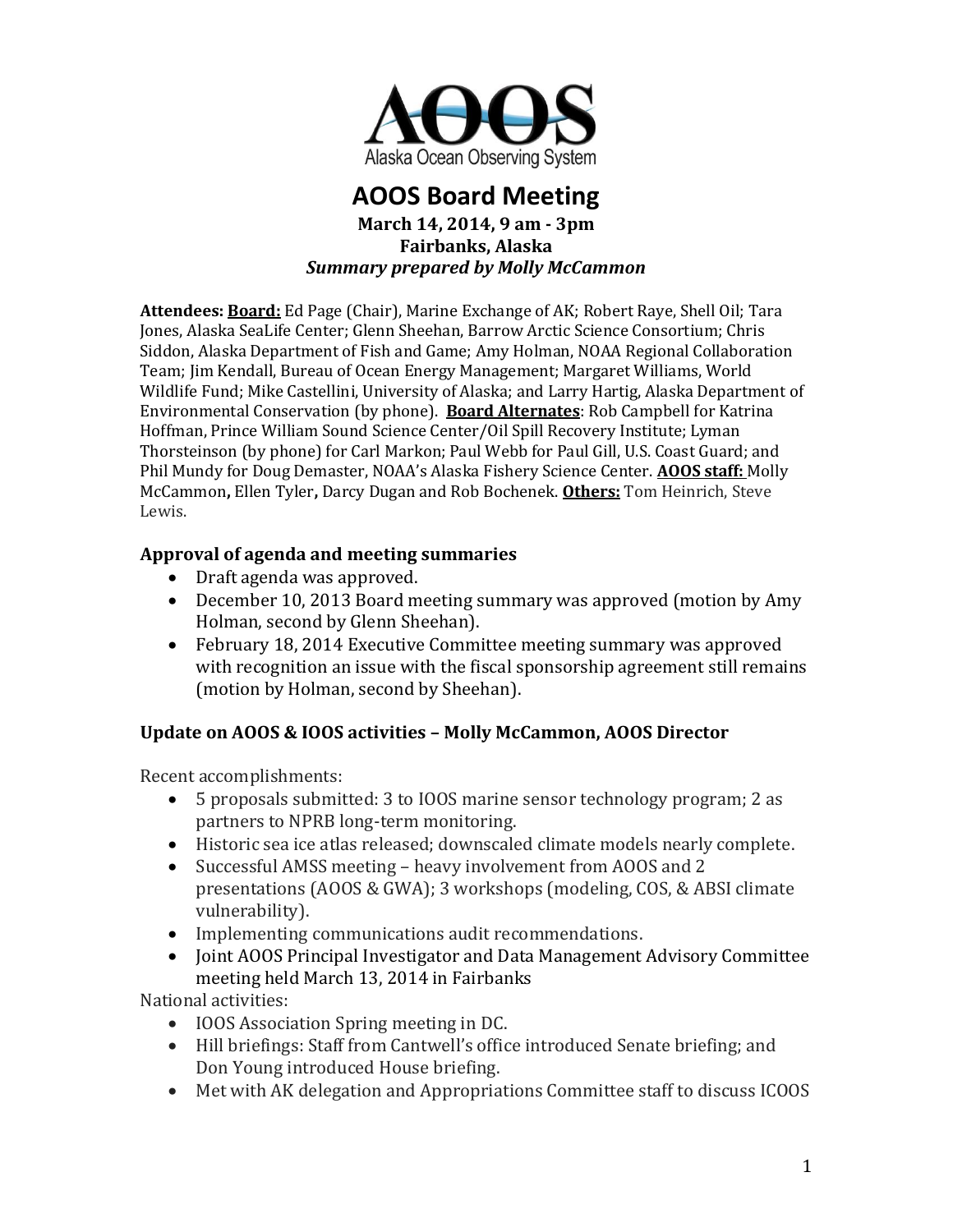Act Reauthorization & IOOS funding.

- IOOS Association certification issue is progressing.
- There is emphasis from the National Ocean Service (NOS) on coastal intelligence, ocean acidification, ecological forecasting and extreme events.
- Participation in Ocean Research Advisory Panel (ORAP) is frustrating. The panel is Navy-led, and actions are limited to only those requested by the National Ocean Council and approved by the Secretary of the Navy.
- AOOS is providing input to the Arctic Observing Network. McCammon will participate in data panel at Arctic Observing Summit in Finland in April 2014.
- NAS Gulf Program: McCammon attended a work session in Houston, TX and the next meeting is in June in Tampa, FL. There appears to be little support to expand activities beyond the Gulf of Mexico, even though the new program is supposed to benefit entire U.S. OCS. It might be helpful if AOOS Board members contacted the program's staff to urge group to consider programs that also benefit areas outside the Gulf.
- National Budget IOOS is proposed in President's 2015 budget for level funding.

Current Activities:

- Planning for Community Based Monitoring and STAMP Workshops.
- AOOS 10<sup>th</sup> Anniversary.
- EVOS Gulf Watch Alaska Program if questions about program status, ask McCammon directly.
- Preparing for next 5-year cooperative agreement.
- Continuing to assess ADF&G partnership and AOOS modeling strategy.

General thoughts from PI/Data Management Advisory Committee meeting:

- AOOS is "on the right track" with project activities.
- AOOS is the "glue," the "instigator," the "facilitator," ties the pieces together.
- Several participants urged AOOS to take a stronger role with "citizen science."
- The AOOS program is growing but we should acknowledge growth takes time and requires patience.
- The data portal is successful and a great way to provide information. AOOS should consider developing a "lite" version of the data portal as well as a "pro" version.

Further Board discussion: Amy Holman challenged the board to consider how to increase funding for AOOS, outside of the IOOS/NOAA line in Federal Budget.

- Insert IOOS funding in other agency budgets?
- Have partner agencies advocate for additional NOAA funding for IOOS?
- Get state to buy AOOS a headquarters building and rent out for revenue?
- Support Begich Arctic Science Bill which would use Dinkum Sands escrow \$ to direct some funding to AOOS?
- Include AOOS in upcoming Arctic exhibits at Anchorage museum? Form an "out of this world" subgroup to strategize additional funding possibilities: Rob Raye, Jim Kendall, Mike Castellini and Holman.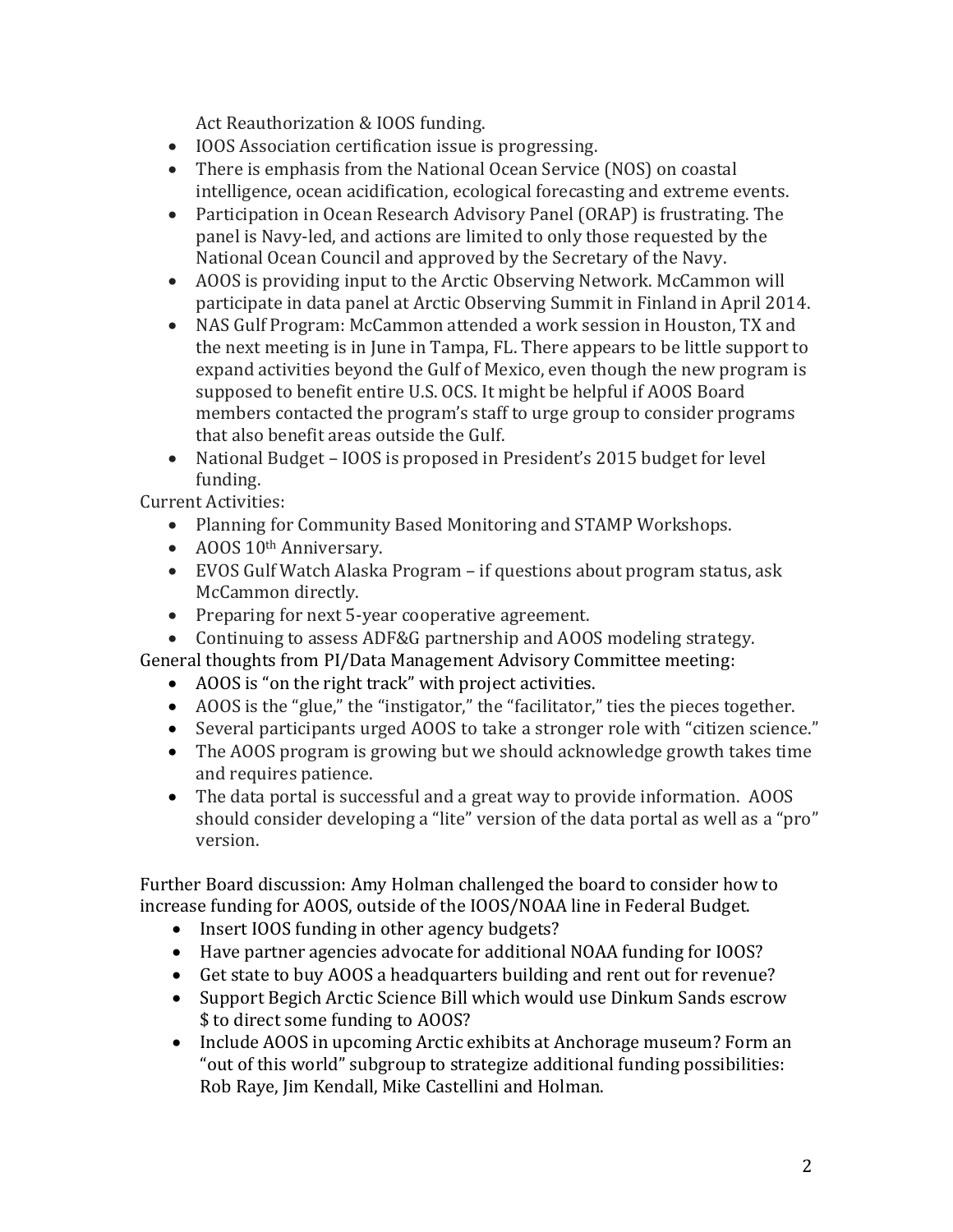## **10th Anniversary Update**

Darcy Dugan updated the Board on anniversary activities, including video contest; anniversary factoids on website and Facebook; celebration event at museum on November 19, 2014.

### **Overview of new statewide portal**

Rob Bochenek demonstrated progress on the new AOOS statewide portal.

- Data flows into the AOOS system in a number of ways. The AOOS system has been fairly good at dealing with machine-generated data, but now the question is how to deal with non-machine generated data. The Research Workspace can be an avenue to address project-based data flows.
- Cyber infrastructure progress*:* All search catalogs and major applications have been transitioned to HTML5 (iPad and iPhone friendly). Integrated statewide portal will be launched very soon.
- Upcoming: AOOS will be using high performance computing to display more models and run model-to-model comparisons. AOOS is also being requested to provide more support for "on-the-fly" synthetic secondary analyses.

Statewide portal name

- Darcy Dugan asked for help in naming the new portal.
- Recommended criteria: Someone who has never heard of AOOS must be able to find it through a Google search; needs to make sense to the regular fisherman in Homer.
- Decision: AOOS Ocean Data Explorer or "AOOS Ocean Explorer" for short.

### **Special AOOS Board discussion with University of Alaska: Strategic thinking for increasing ocean observing in Alaska**

UAF participants: Brian Rogers, UAF Chancellor; Mark Myers, UAF Vice-Chancellor for Research; John Walsh (on behalf of Larry Hinzman, Director of the International Arctic Research Center at UAF); and Mike Castellini, Dean, UAF School of Fisheries and Ocean Sciences and University of Alaska representative to AOOS Board.

Mark Myers opening remarks:

- A more collaborative and formal relationship between the University and AOOS is a great idea. A MOU could be drafted.
- Dr. Lubchenco's advice (at a breakfast meeting with AOOS earlier in the week) was to look to the state to provide support and funding. The number one challenge is a lack of understanding at the state level about how critical the services that AOOS provides are. We need an educational campaign, highlighting the value of connections between observational data and derived products. We need a storytelling piece, and need to use a simpler and more coordinated message. The Moore Foundation's proposed Center for Salmon Excellence is a good example. Also, the tourism industry touches and connects to a lot of issues AOOS works on.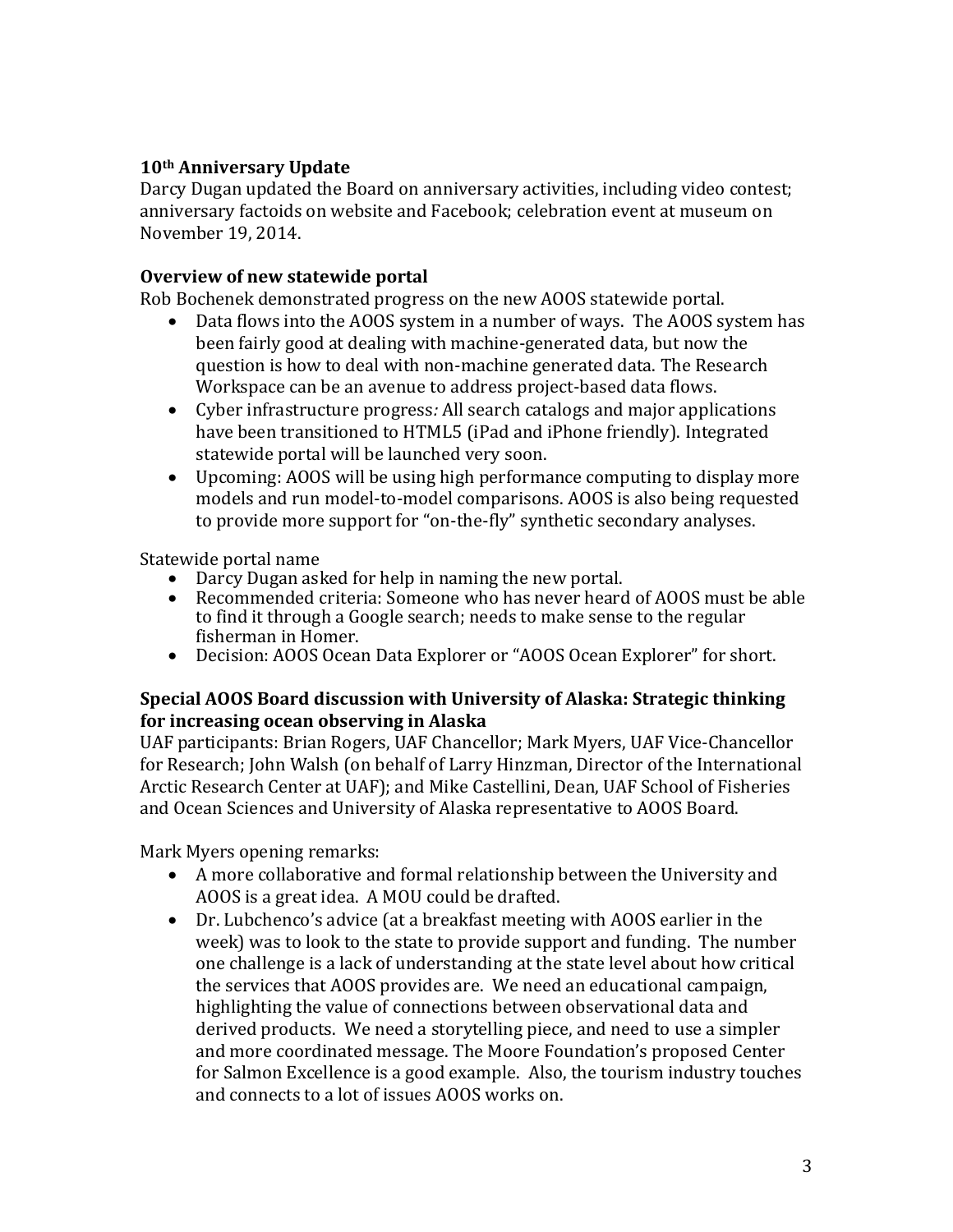- Mapping data across land and sea should be a seamless process, and it should be clear to consumers of this information where there is and isn't adequate data. If we are entering into the business of these "on-the-fly" analytics there is an opportunity to develop tools to communicate uncertainty and data quality. Who is responsible for establishing QAQC and/or determining the level of trust in a dataset continues to be a question.
- There are data and storage capacities within the University (e.g., GINA has nodes on other campuses). Looking at the funding landscape, we won't get enough money for big infrastructure investments, but by focusing on modular and collaborative opportunities, we can build on the existing cyberinfrastructure in a positive and deliberate way. The Arctic Council could play a larger and more supportive role in and for this work.
- AOOS could participate in AK Geospatial Council, which does not currently address marine data.
- UAF has strength in unmanned aerial vehicles and gliders.

Mike Castellini comments:

- AOOS thinks about big data all the time.
- How do we integrate the work of the university and the work of AOOS?
- How can we collaborate to answer this question about non machinegenerated data and take advantage of Research Workspace?
- Is there a role for interns at AOOS and/or Axiom?
- Perhaps a dedicated class through the university could be formed to develop some application of the AOOS data system, similar to NCEAS.

Brian Rogers comments:

- There is significant and impressive brainpower between AOOS partners and the university and there should absolutely be a formal relationship between the two.
- There should also be a relationship with the University of the Arctic (Rogers is current board chair). One of the driving forces behind the University of the Arctic is the desire to share technology, such as ice breakers and oil spill response technologies. There are issues around licenses and commercializing information technologies. UAF has the supercomputing center, but the University is about to begin operating at 100 FTE less capacity.

 How do we support Arctic Council as well as influence it? John Walsh comments:

- IARC could act as a conduit to get more international data into AOOS. IARC could also perform synthetic analyses on AOOS data.
- IARC has been funded by the Arctic Monitoring and Assesment Program (AMAP) to do an assessment of adaptation and climate change in Bering, Beaufort and Chukchi Seas.

Discussion:

 Whereas science previously relied on individually collected observations there is now more research using "big data" including remotely sensed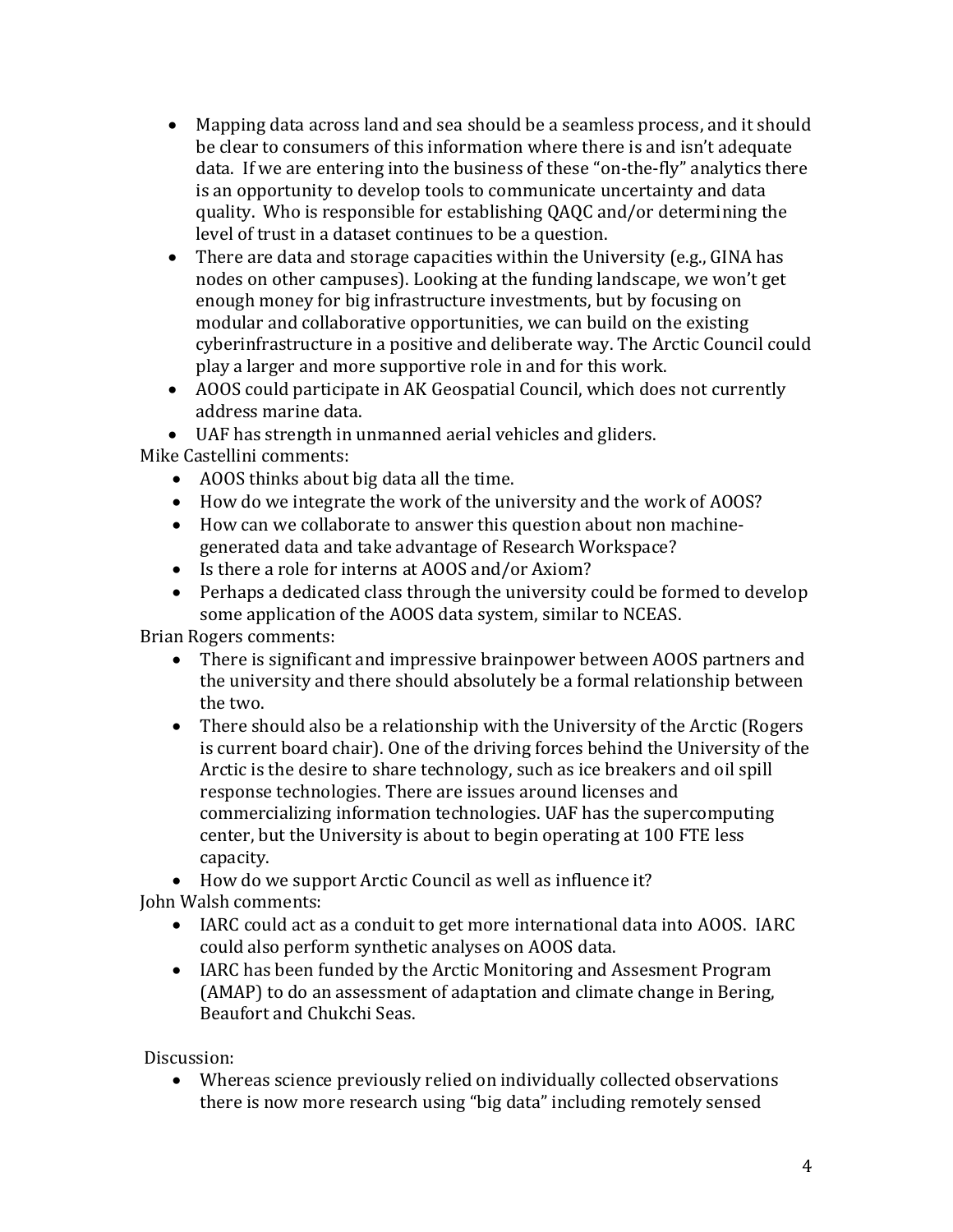information, and continuous high-res observations coupled with model data. In this shift from hypothesis-driven science to synthesis and data mining, AOOS can be and is becoming a critical player in the staging and discovery of data. AOOS' role is to collect and integrate disparate data types.

- Chris Siddon (ADFG) and Mike Castellini agreed to look into forming a class within the School of Fisheries that would focus on using the AOOS data system.
- McCammon commented that the Exxon Valdez Oil Spill showed that in the absence of good baseline data we will always point the finger at industry or human activities when there is a problem or hazard in the environment. She suggested thinking about a process to increase observations.
- Ideas to consider: Use of the new Sikuliaq research vessel for state use. Phil Mundy asked about the planning process. Rogers and UAF would be happy to seek funding from Alaska Legislature. Lots of interest in a mapping effort/initiative. We currently have maps based on poor baseline information, for example the errors in coastal elevation are greater than the variability of predicted sea level rise.
- We need better examples of instances where data is helping solve problems.
- Question: How do we influence the Arctic Council agenda?
- There is confusion about what is the responsibility of government vs the private sector when it comes to monitoring and data collection.
- Relevance is a key element. What is 2 min elevator speech? We need to be more strategic. What questions need to be answered? What kind of data is useful? What is it contributing?

### **Presentations by AOOS PIs:**

- Peter Winsor: marine mammal detection w/gliders
- Seth Danielson, Chukchi Sea mooring
- John Walsh and Sarah Trainor: downscaled climate models and sea ice atlas
- Nicole Kinsman: water level & coastal elevation profiles

### **Business issues** – **Molly McCammon**

- **AOOS Board still needs a tribal member**. Kendall and Sheehan will work with McCammon to identify a candidate.
- **New AOOS Data Management Advisory Committee members** were approved: Cathy Tide, ADF&G, and Christopher Hamilton, ADNR (motion by Tara Jones, second by Holman). The committee still needs someone familiar with local/traditional knowledge. Williams suggested Stephen Braund. McCammon suggested Maryann Fidel from the Aleut International Association. Someone from the Yukon River Inter-Tribal Watershed Coalition was also suggested. McCammon will follow up.
- **FY 2014 Budget & work plan**. The Board discussed and approved proposed continuing projects (motion by Mundy, second by Kendall). They also discussed and approved the following new projects: \$125k for whale glider (Winsor); \$50k for sea level activities; \$60k for new Deputy Director/senior